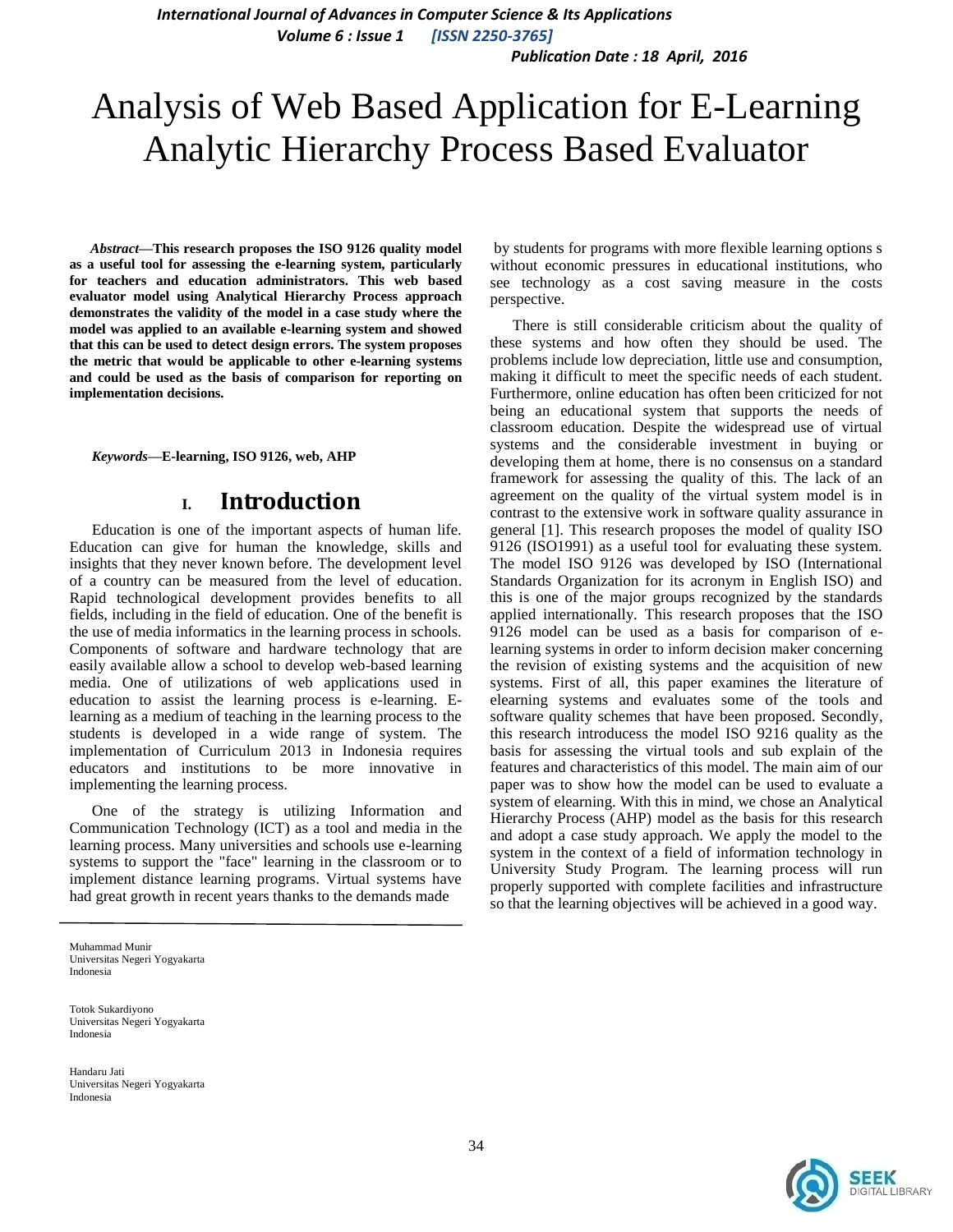### *International Journal of Advances in Computer Science & Its Applications Volume 6 : Issue 1 [ISSN 2250-3765]*

#### *Publication Date : 18 April, 2016*

In this research we summarize the results of the assessment system: our results generally show that the model is a good framework for assessing elearning systems even identify many possible improvements to the model. Finally this research analyze the ISO 9216 AHP quality model to evaluate and improve virtual learning systems [2]. Therefore, there must be an effective method and media in accordance with the development of increasingly sophisticated and advance technology at this time.

After further observation in CMS, e-learning systems that have been created not yet maximized well. This is because the problems of several categories in accordance with ISO standards, for example, the category of concept/design and learning process of e-learning that has been made. In the category of concept/design, problems occur in the administration of systems management difficult by teachers in managing the content to update the data and the lack of interaction activities in the use of e-learning. While the issue of category learning process is limited to a learning management system (LMS) associated with the facilities are limited and mental readiness of teachers and students to use elearning as a means of learning. From some of these problems, the most important issue is not contained manufacture standard e-learning and assessment are good to use as a guide in evaluating study program e-learning.

The standard is only developed by a particular institution are not global, meaning can only be implemented in a particular institution. Standardization issued should be dynamic and standard is generic so it can be used and implemented in other institutions. There are differences in the standards used by the institution, eventually the International Organization for Standardization (ISO) as an international standardization organization issued a standard that is specifically used for the standardization of e-learning. ISO issued a standard for e-learning with the code ISO 19796-1, in which there are guidelines in the creation and implementation of a system of e-learning are good and qualified. The ISO-9126 standard states that any component of software quality are described in terms of one or more of six basic characteristics, which are: functionality, where a software qualify if properly managed the set of functions that satisfy the needs for which it was designed; reliability, which measures the ability of software to maintain its level of performance under normal conditions in a set time period; usability, which measures the effort required to be investing the user to use the system; efficiency, which allows to evaluate the relationship between the level of functioning of the software and the amount of resources used; maintainability, which refers to the attributes that measure the effort required to make changes to software, either error correction or increased functionality; and portability, which is the ability of software to be transferred from one environment to another. This standard was published in October 2005 by a team of SC 36 that the specific nature of learning, education and training. ISO 19796-1 provides RFDQ (Reference Framework for the Description of Quality) in the form of a framework for e-learning. This framework can be used as a reference in developing an e-learning. Thus, ISO 19796-1 as a reference standard shows a schematic description and process models that can be used to build and develop an elearning system quality. At first assessment of e-learning systems is difficult because the standards used in the assessment of different qualities. This is because in determining aspects of assessment requires careful consideration, so it is difficult to determine the quality [3]. From the observations made, the assessment process of elearning system at SMK only limited monitoring and maintenance of school administrators. No school assessment e-learning system with certain standards. Assessment of the quality of e-learning can use ISO standards. The existence of standards issued by ISO that already provide the framework of quality assessment of e-learning is easy to do because the assessment process can be done by assessing the components on the e-learning and doing a comparison with a standard framework contained in ISO 19796-1. Therefore, this research was conducted with the aim to develop a human appraiser application e-learning system that can assess the quality of an e-learning developed by CMS using Analytical Hierarchy Process.

# **II. Methodology**

Research and Development or Research and Development (R & D) is the process or steps to develop a new product, or improve existing products. Many models of development that could be used, one of which is a model of software development SDLC or Software Development Life Cycle. Therefore, this development research using SDLC models simultaneously analyze the quality of the products developed. SDLC models used in this research is a kind of Waterfall. Waterfall model is described by the 5 stages of development, the analysis phase (requirements definition), the design (system and software design), implementation (implementation and unit testing), testing (integration and system testing), and treatment (operation and maintenance). Development steps are described in fig. 1 as follows:



Figure 1. *Waterfall* Model

Researchers use the features and sub quality to evaluate an elearning system. From the point of view of the teacher, the first three features (functionality, reliability and usefulness) and the first sub efficiency features (time behavior) are easily assessable, while other characteristics are difficult to measure except by professionals trained in information and technology. For this reason we will focus on these early features. The evaluation system used in the center

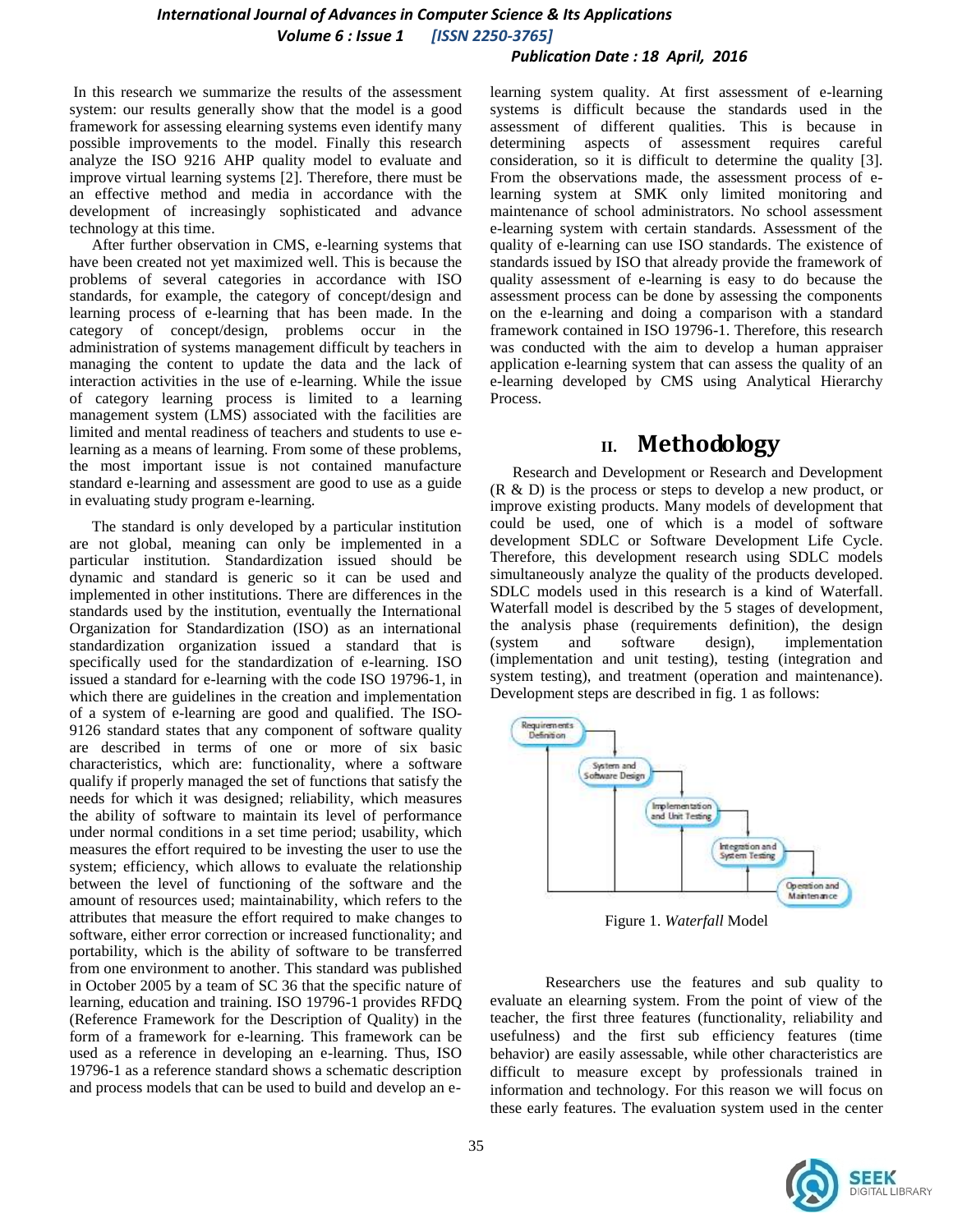### *International Journal of Advances in Computer Science & Its Applications Volume 6 : Issue 1 [ISSN 2250-3765]*

*Publication Date : 18 April, 2016*

of the platform by students and teachers of the subjects during one semester. The matter was being delivered in the power of technology and information and the students had some experience in using the system in the previous semester, students used the system in two rooms, the classroom and in their free time, in our research they were used various methods of evaluation. First, we focus on the system in use while observing the students were taught in the semester. Secondly our own experience as teachers using the system was recorded. Third, the contributions of students and teachers in discussion boards and group spaces were considered as evidence of activity. Fourth, we ran an evaluation of the various system tools based on the features and sub features ISO 9216 model including timing, troubleshooting and utility and functionality, overall evaluation was qualitative, although for property evaluation sub behavioral time, the time trial was conducted by a system operating on two different computers. an older one and a newer, faster machine, both operating on a fast Ethernet network, which had broadband 100 Kbps This test complemented the observation time in class when 120 students They were using the system simultaneously. This research was conducted using model "Research Development" (Research and Development).

## **III. Results**

The deficiencies were identified in the assessment, these have been indicated by a number and an explanation in the registration is given below of how the system fails to meet all the criteria in this case. A Web application module applicable to Universitas Negeri Yogyakarta e-learning system, in which each student can evaluate separately each of the e-learning courses in which you are enrolled developed. Access to the application is via a user ID and password assigned to each student from enrollment. In addition the system administrator has the option of consulting results. Access to the system is given from a evaluator web based application main content. By accessing the system the welcome screen where the user must authenticate by entering your username and password in fig. 2. According to the identifier the system recognizes whether the user is a student or administrator is presented.



Figure 2. Index Home of Evaluator System

#### *A. Evaluation Process*

.When the user is a student, once the system enters a screen where their courses with a link to evaluate each occurrence are presented in Fig. 3 in which the selected displays a sequence of screens with the survey course in Fig 3. The student must fully answer each set of questions to get to the next. When you finish filling out the survey data is recorded and the student's final screen appears.

|                | A Auto/Horse Fulfor Frency Interested 27th Hutch Ado<br>Dret 50 Journe Draw Shier 104 Fabric                                                                               | $-14 - 0.5$         |
|----------------|----------------------------------------------------------------------------------------------------------------------------------------------------------------------------|---------------------|
| Il hope faider | <b>EXPERIENCE</b><br>D.S. F. Grossmannich<br>i segment Sissue (Departie 2 location - ha bridge - Aprox 2 loca-<br>1   CTD and better blocks   Charleston behaviours, 1   8 |                     |
|                | Dealers Linkins                                                                                                                                                            |                     |
| Kusioner       |                                                                                                                                                                            |                     |
|                | <b>Februar</b>                                                                                                                                                             |                     |
|                | Britan urba ha posta acronato di questi il Britan urbi di Serifici nobile pro presidente incipito l'Abdi della basecatore a processo partiri p                             |                     |
|                |                                                                                                                                                                            |                     |
| ÷.             | Performance                                                                                                                                                                |                     |
| ×              | «Важно свои соответствую соответствую совмести отключения.<br><b>SAN AND A REPORT OF A PARTIES</b>                                                                         | $+6$<br>Il Toke     |
| 一言             | . Apaint successioning and bearing internal policing profession of the constant of complete conditions of the first state of the ES                                        | $= 76'$<br>$=$ 1sec |
| £              | Application can policies in the later receiving the later receiving and a service of the service of the service presence receiving the                                     | 1.54<br>1.144       |
| $\pm$          | A 1990 FOR THE R. P. LEWIS CO., LANSING MICH.<br>And of Asian external integrated from exercisive and except and any of an allowable performant                            | $-16$               |

Figure 3. Questionaire of Student Page

## *B. Process Results*

When you enter the administrator user has the option to view the results of the surveys. As shown in Figure 4, the system displays a graph for each question indicating the summary of student responses from a group which gives an idea of the positive and negative aspects that students perceived a group, information which can take actions for improvement.

| <b>B. Schuffebachere / bretuinman 012% Stabilety</b><br>Britt 221 (kinds Sourt Soke AH Arne- |                |               | or base |
|----------------------------------------------------------------------------------------------|----------------|---------------|---------|
| <b>B. A concertaints and contents</b>                                                        |                | fire (Tray    | 25年 月   |
| A lengthour TD honore C Liggred by 2, Scott from Advisorer - Approval Ltd.                   |                |               |         |
| 1 M-73 und mehr, merfall  salu feine habet no es  1 3<br><b>Zilver-Sade</b>                  |                |               |         |
| Summer the personnel inquiri                                                                 |                |               |         |
| Haal Ferriboboah dergan Ardi                                                                 |                |               |         |
| <b>Nanci Fissos</b>                                                                          | Well           | Hart segrepsi |         |
| Hellwig Chevrolet                                                                            | <b>BETT</b>    | <b>ART</b>    |         |
| <b>Environ of Screened</b>                                                                   | $-1.00$        | 6,839         |         |
| Statisticity of                                                                              | <b>GETT</b>    | 8800          |         |
| Drawbakeria Colonia                                                                          | <b>ART</b>     | <b>durr</b>   |         |
| Terminal Compati                                                                             | aatt           | ear           |         |
| Securities Maria and Interactives Deeps-                                                     | 4.011          | <b>BELL</b>   |         |
| Marine Estrawald                                                                             | 4,617          | 3.411         |         |
| Torrestedes Crown                                                                            | 8.811          | 0.877         |         |
| Lincolt to Tamela Linkston                                                                   | n man<br>4,633 | AWIY.         |         |
| <b>Lived of Ballerane</b>                                                                    | $-0.037$       | 3.3.11        |         |
| Malabaran<br>At-training                                                                     | 8.811          | sam           |         |
| 8:5/5m                                                                                       | 5.073          | 6.KFF         |         |

Figure 4. Questionaire of Student Page